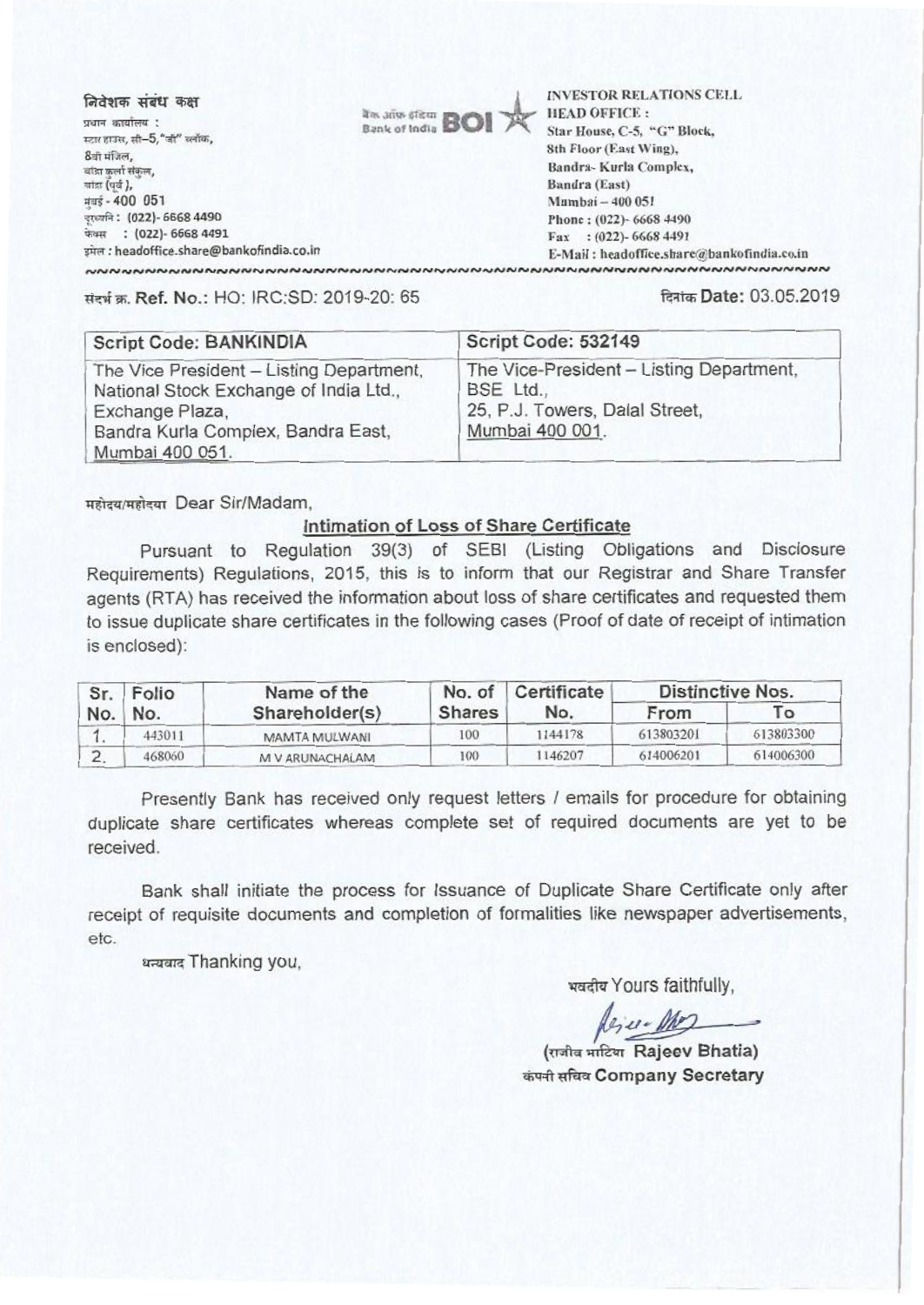## Investor Relations Department

| From:               | BSSDuplicate <bssduplicate@bigshareonline.com></bssduplicate@bigshareonline.com> |
|---------------------|----------------------------------------------------------------------------------|
| Sent:               | Thursday, May 2, 2019 3:49 PM                                                    |
| To:                 | Rajeev Bhatia; Investor Relations Department                                     |
| $Cc$ :              | vijay@bigshareonline.com; 'Jibu John'; bhagwan@bigshareonline.com                |
| Subject:            | Duplicate share intimations received on 02 May                                   |
| <b>Attachments:</b> | 324019.pdf; 324021.pdf                                                           |
|                     |                                                                                  |

Dear Sir/Ma'am,

Please be informed that in terms of the provisions of the SEBI (LODR) Regulations, 2015, the Company is required to submit information regarding loss of share certificates and issue of duplicate certificates, to the stock exchange within two days of its getting information. Further, the said intimation has to be filed only through the mode of NEAPS filing for NSE and on listing.bseindia.com for BSE and not via hard copy submission.

Accordingly, we are sharing herewith the receipt of the following request for loss of share certificate of the Company by shareholders, to enable you to comply with the said regulatory requirement within the timelines prescribed.

| <b>CLIENT NAME</b>   | <b>CERT NO</b> | DIST. NO<br><b>FROM</b> | DIST.NO.<br>TO | <b>FOLIO</b><br>NO | <b>QUANTITY</b> | <b>NAME</b>     |
|----------------------|----------------|-------------------------|----------------|--------------------|-----------------|-----------------|
| <b>BANK OF INDIA</b> | 1144178        | 613803201               | 613803300      | 443011             | 100             | MAMTA MULWANI   |
| BANK OF INDIA        | 146207         | 614006201               | 614006300      | 468060             | 100             | M V ARUNACHALAM |

Should you have any queries in respect of the aforesaid instruction kindly revert back.



Regards, **Bigshare Services Pvt. Ltd**  1<sup>st</sup> Floor | Bharat Tin Works Building | Opp. Vasant Oasis | Makwana Road| Marol | Andheri East | Mumbai 400059 | Maharashtra | India. Board No : 022 — 62638200, DID : 022 62638209 Fax No: +91 22 62638299 I Viiavabiashareonline.com www.bioshareonline.com

Branches : Hyderabad I New Delhi I Ahmedabad Bigshare Online Securities System (BOSS). Now available as Mobile App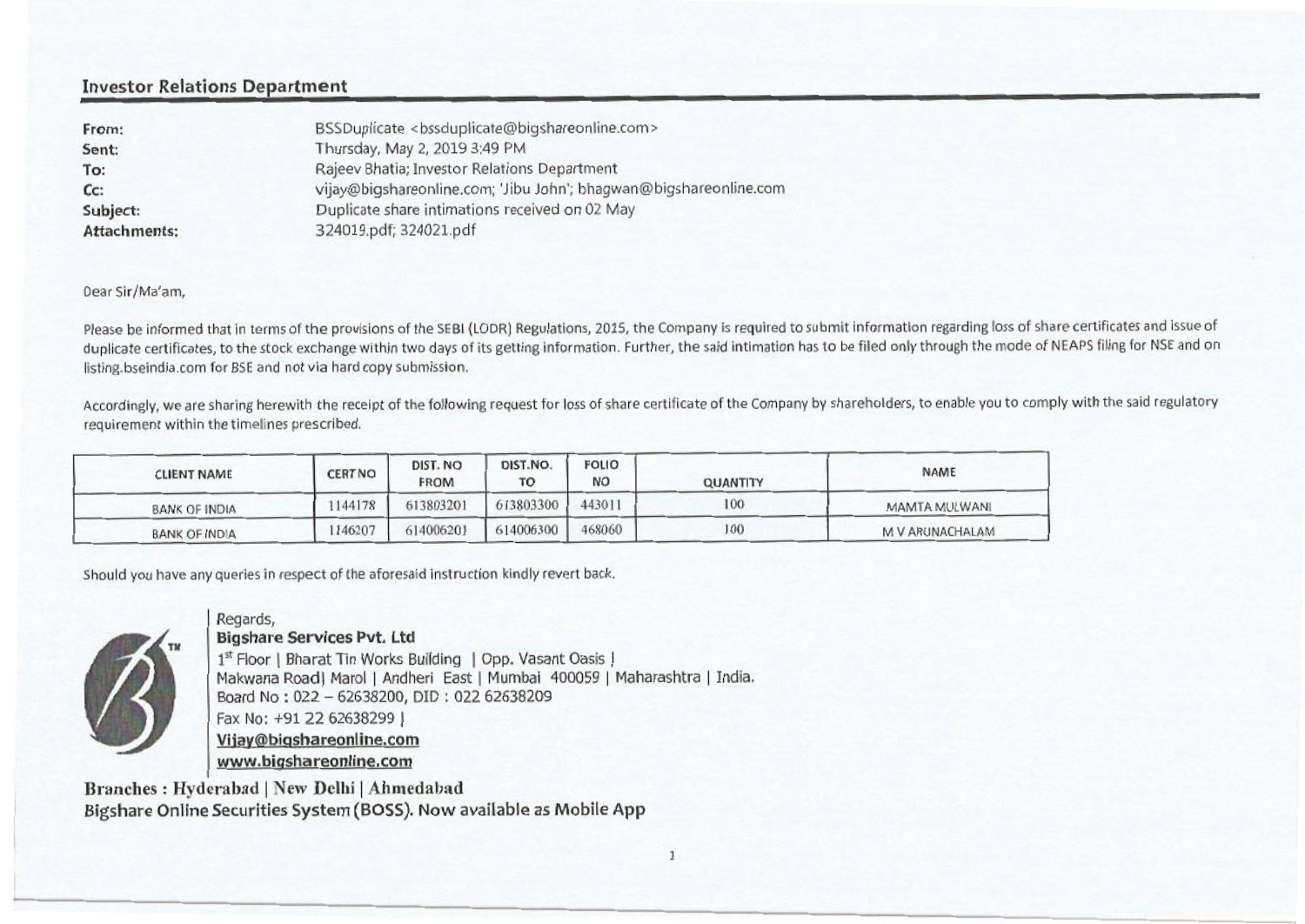$25.04.17$  $\downarrow$ Nov. Association D-016, Shrishti Aprs, Dup/Bas  $14 - 17 + 12$ Shrisan nagne, First crasses, Thiswranninght, Chennai-600041 70 BIGSHARE SERVICES PVT. LTD. Big Share Scrvices Part. L+d **RECEIVED** Subject to Verification Unit: Bank OF India 02 MAY 2019 Andheri Enst, MUBAI 324019  $-38 - 48 - 82$ Sign Dear Tem LB: ISSUME OF DUPLICATE STAN CERE folio no: 468060 NHN Ref. No the move folio, I have  $+5\pi$ y chare cert. Je comme  $Myplaned$ neone folio, curt, Linee pors Shore  $+11$ the borquities for applying of Dupliance Share Cirtificate Thomas & Regards friend faul MV. ARUNG CHAZ AN 1